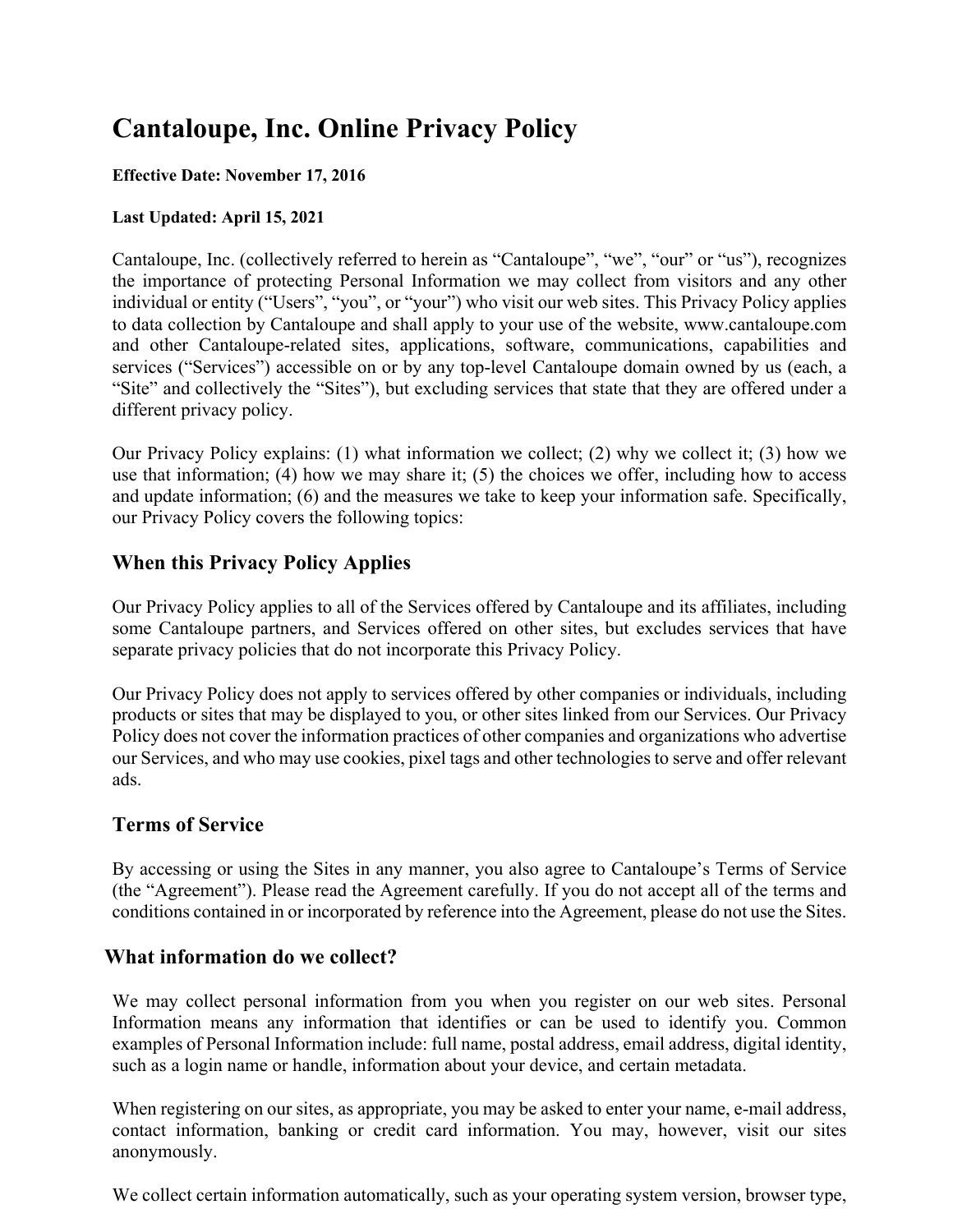and internet service provider. We also collect information about your interaction with the Services, such as creating or logging into your account, or opening or interacting with the Services on Your mobile device. When you use our Site, we automatically collect and store this information in service logs. This includes: details of how you used our Site; Internet protocol address; cookies that uniquely identify your browser, the referring web page and pages visited. We may also collect and process information about your actual location. The information we collect automatically is statistical data and may or may not include Personal Information, but we may maintain it or associate it with Personal Information we collect in other ways or receive from third parties.

## **What information do we collect related to California residents?**

During the last twelve (12) months, we have collected the following categories of Personal Information from consumers.

| <b>Category</b>                                                                                                                | <b>Type of Identifiers We Collect</b>                                                                                                                                                         | <b>Collected</b> |
|--------------------------------------------------------------------------------------------------------------------------------|-----------------------------------------------------------------------------------------------------------------------------------------------------------------------------------------------|------------------|
| Identifiers.                                                                                                                   | First and last name, personal postal address, unique personal<br>identifier, online identifier, Internet Protocol address,<br>personal email address, signatures, account ID and<br>password. | <b>YES</b>       |
| Personal information<br>categories listed in the<br>California Customer<br>Records statute (Cal. Civ.<br>Code $§$ 1798.80(e)). | A name, address, telephone number, credit card number,<br>debit card number, or any other financial information.                                                                              | <b>YES</b>       |
| Internet or other similar<br>network activity.                                                                                 | Browsing history and time, search history, information on a<br>consumer's interaction with a website, application, or<br>advertisement.                                                       | YES              |
| Commercial Information.                                                                                                        | Records of personal property, products or services<br>purchased, obtained, or considered, or other purchasing or<br>consuming histories or tendencies.                                        | YES              |
| Inferences drawn from<br>other Personal<br>Information.                                                                        | Profile reflecting a person's preferences, behavior, attitudes; $ _{\text{YES}}$<br>and social media account information.                                                                     |                  |

We obtain the categories of Personal Information listed above from the following categories of sources:

- Directly from our customers or their agents. For example, from information that customers input into ePort Connect.
- Indirectly from our customers or their agents. For example, through information we collect from our clients in the course of providing Services to them.
- Directly and indirectly from activity on our website (www.cantaloupe.com). For example, from website usage details that are collected automatically. In addition, like many companies, we use "cookies" which are small text files a website can use to recognize repeat users, facilitate the user's ongoing access to and use of the site and to track usage behavior of, for example, the webpages you visit.
- From social media websites, such as Facebook, Twitter, and LinkedIn.
- From third parties that assist us in providing certain transactions and services (e.g. payment processing, hosting), even though it appears that you may not have left our Site.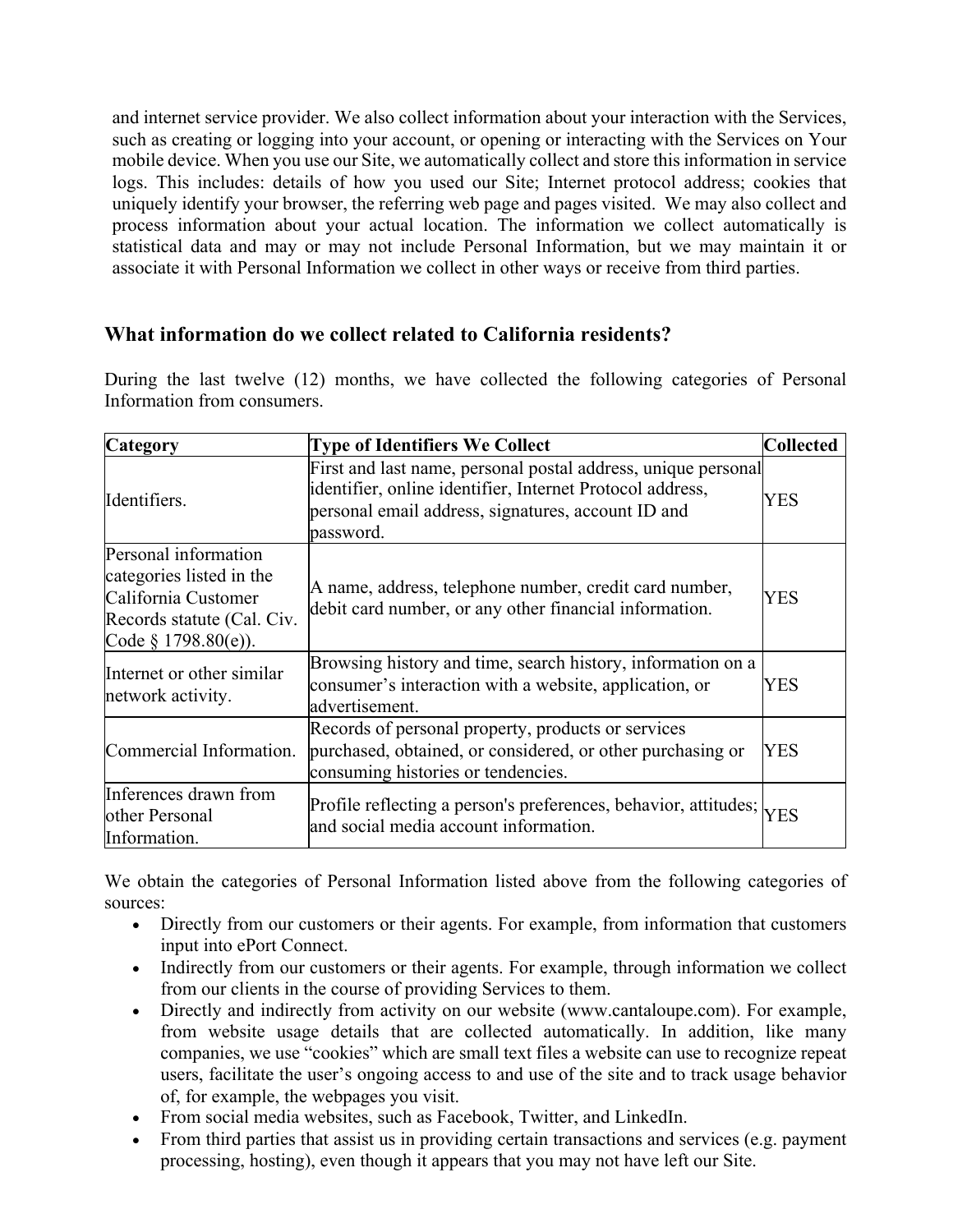# **How do we use your Personal Information?**

Any of the information we collect from you may be used in one of the following ways:

#### • **To personalize your experience**

Your information helps us to better respond to your individual needs.

#### • **To improve our websites**

We continually strive to improve our website offerings based on the information and feedback we receive from you.

#### • **To improve our customer service**

Your information helps us to more effectively respond to your customer service requests and support needs.

#### • **To process transactions**

Your information, whether public or private, will not be sold, exchanged, transferred, or given to any other company for any reason whatsoever, without your consent, other than for the express purpose of delivering the purchased product or service requested.

• **To administer a contest, promotion, survey or other site feature**

#### • **To send periodic emails**

The email address you provide for order processing, may be used to send you information and updates pertaining to your order, in addition to receiving occasional company news, updates, related product or service information, etc.

Note: If at any time you would like to unsubscribe from receiving future emails, we include detailed unsubscribe instructions at the bottom of each email.

- **To comply with all applicable legal requirements**
- **To enforce our Terms of Use and other agreements**
- **To perform data analysis and testing**
- **To investigate possible fraud or other violations of our Terms of Use or this Privacy Policy and/or attempts to harm our Users**
- **To resolve disputes**
- **To otherwise fulfill the purpose for which the information was provided**

We use the information we collect from our Sites to provide, maintain, and improve them, to develop new services, and to protect our company and our Users.

We use information collected from cookies and other technologies, to improve your User experience and the overall quality of our services. We may use your Personal Information to see which web pages you visit at our Site, which web site you visited before coming to our Site, and where you go after you leave our Site. We can then develop statistics that help us understand how our visitors use our Site and how to improve it. We may also use the information we obtain about you in other ways for which we provide specific notice at the time of collection.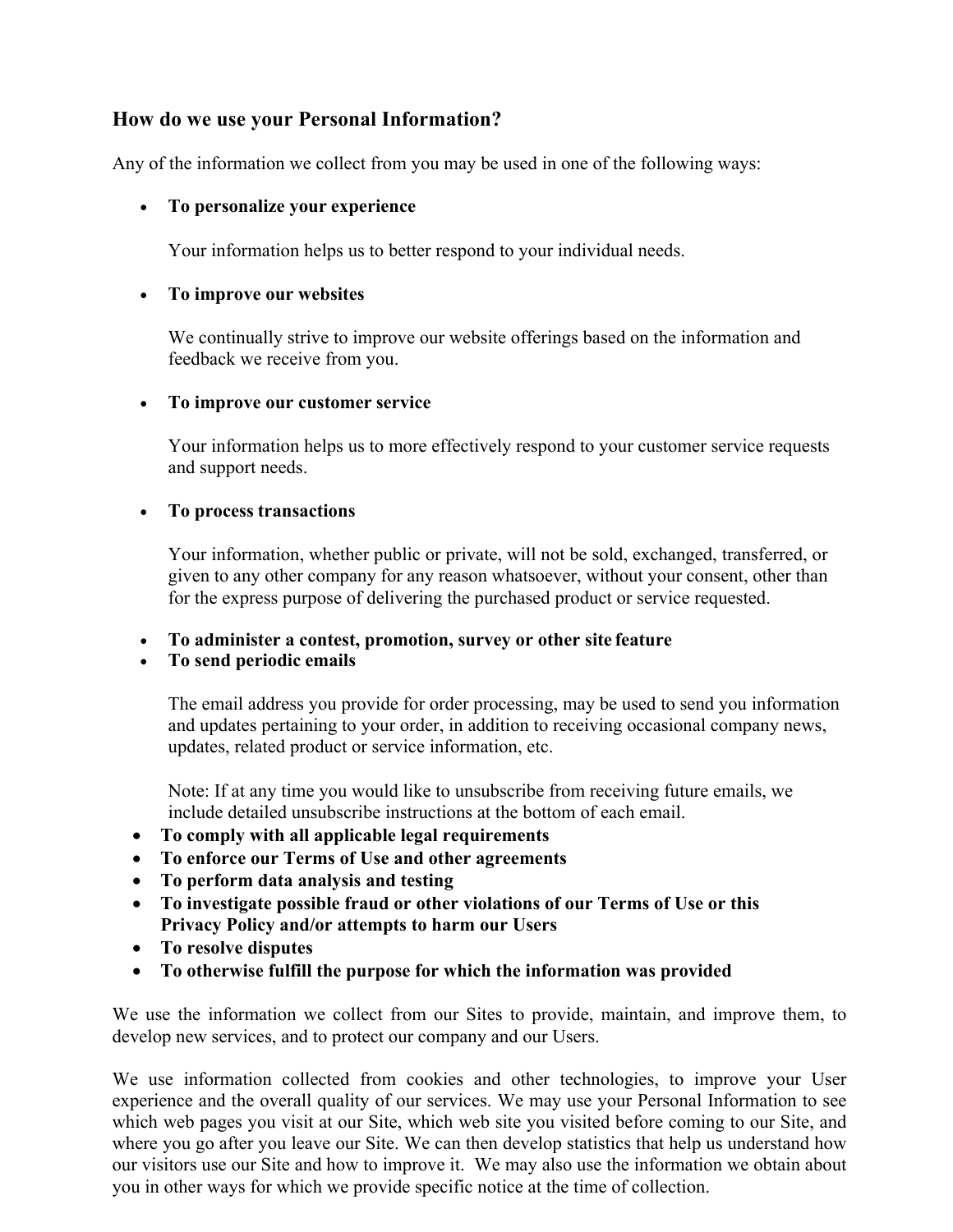We will ask for your consent before using information for a purpose other than those set out in this Privacy Policy.

## **Do we sell your Personal Information?**

In the preceding twelve (12) months, we have not sold any Personal Information.

## **How do we protect your information?**

We implement a variety of security measures to maintain the safety of your Personal Information when you enter, submit, or access your Personal Information, taking into account technological reality, cost, the scope, context and purposes of processing weighted against the severity and likelihood that the processing could threaten individual rights and freedoms. For example, we restrict access to Personal Information to Cantaloupe employees, contractors, business partners and agents who need to know that information in order to operate, develop or improve our services. These individuals are bound by confidentiality obligations and may be subject to discipline, including termination and criminal prosecution, if they fail to meet these obligations. We use commercially reasonable security measures such as encryption, firewalls, and Secure Socket Layer software (SSL) or hypertext transfer protocol secure (HTTPS) to protect Personal Information.

We offer the use of a secure server. All supplied sensitive/credit information is transmitted via industry accepted secure communication technology and then encrypted into our Database to be only accessed by those authorized with special access rights to our systems, and are required to keep the information confidential.

We keep on file only the minimum required information to properly support our customers and their accounts. All other information is destroyed.

## **Do we use web site cookies and similar technologies?**

We and our partners use various technologies to collect and store information when you visit one of our services, and this may include using cookies or similar technologies to identify your browser or device. We also use these technologies to collect and store information when you interact with services from our partners, such as advertising services. Our third party advertising and analytics partners include Adroll, Google Ads, Google Analytics, Mediavision, Facebook Ads and similar partners.

The technologies we use for this automatic data collection may include:

- Cookies. A cookie is a small file placed on the hard drive of your computer. You may refuse to accept browser cookies by activating the appropriate setting on your browser. However, if you select this setting you may be unable to access certain parts of our services. Unless you have adjusted your browser setting so that it will refuse cookies, our system will issue cookies when you direct your browser to our services. For more information about the cookies we use on our Site, please see our **Cookie Policy**.
- Web Beacons. Pages of our services or our e-mails may contain small electronic files known as web beacons (also referred to as clear gifs, pixel tags and single-pixel gifs) that permit us, for example, to count Users who have visited those pages or opened an e-mail and for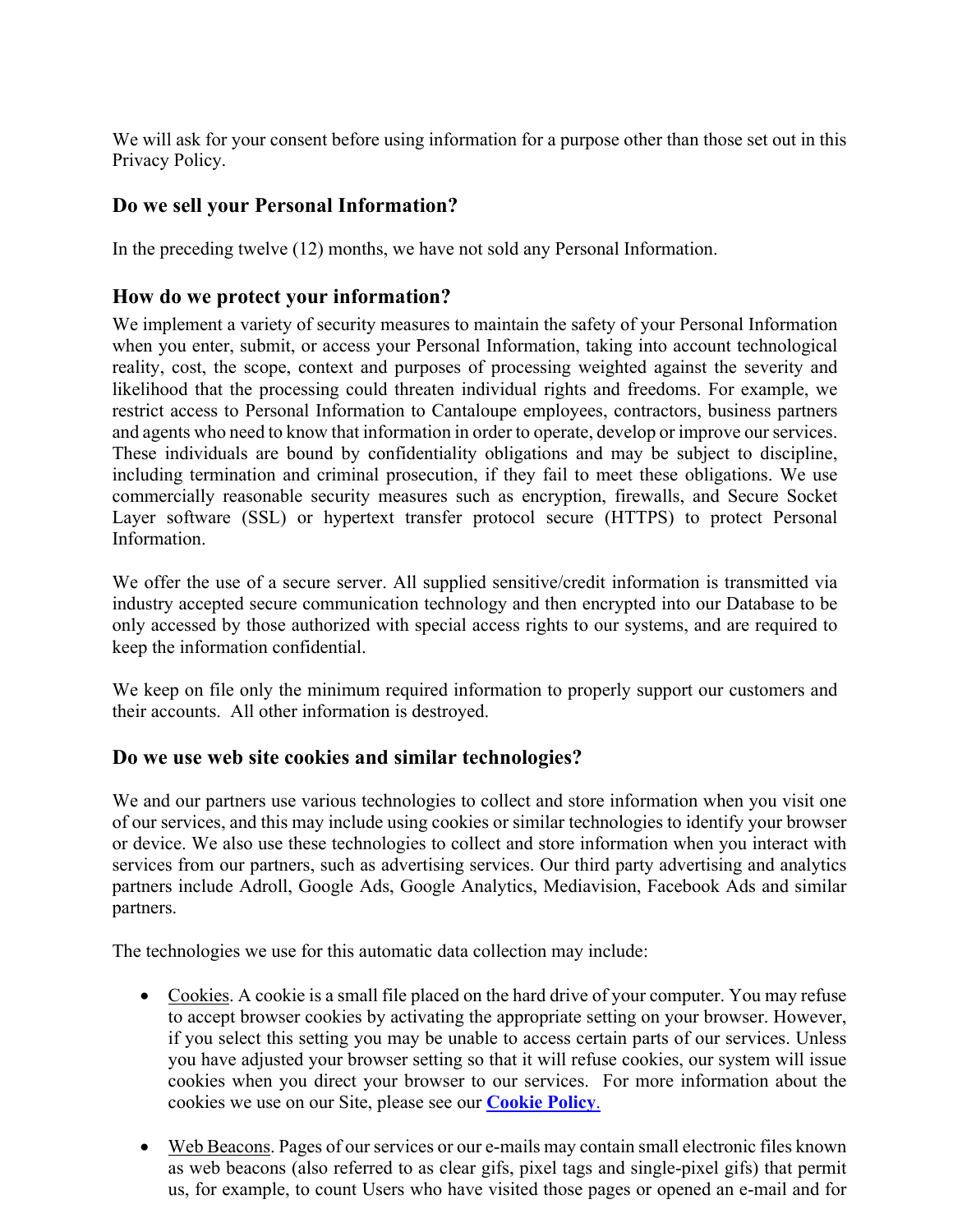other related website statistics (for example, recording the popularity of certain website content and verifying system and server integrity).

• Clickstream Data. Clickstream data is information collected by our computers when you request Web pages from the Sites. Clickstream data may include information such as the page served, the time spent viewing the page, source of the request, type of browser making the request, the preceding page viewed and similar information. Clickstream data permits us to analyze how visitors arrive at the Sites, what type of content is popular, what type of visitors in the aggregate are interested in particular kinds of content on the Sites.

## **Do we disclose any information to outside parties?**

We do not share Personal Information with companies, organizations and individuals outside of Cantaloupe unless one of the following circumstances applies:

- **With your consent.** We will share Personal Information with companies, organizations or individuals outside of Cantaloupe when we have your consent to do so.
- **Business Accounts.** Your employer or your organization may offer you access to our Services. We will share Personal Information with your employer or organization. Your employer or organization can review and manage your use of such Services.
- **For external processing.** We may provide Personal Information to our affiliates or other trusted businesses or partners to process it for us, based on our instructions and in compliance with our Privacy Policy and any other appropriate confidentiality and security measures. These third parties include marketing partners, third party hosted services providers, and similar partners. It is our policy to only share Personal Information with contractors, service providers and other third parties who are bound by contractual obligations to keep Personal Information confidential and use it only for the purposes for which we disclose it to them. Under certain circumstances, you may avoid having us share your information with our business partners and vendors by not granting us permission to share your information. Not granting us permission to share your information with our business partners or vendors may limit your access to their services through the Sites.
- **For Legal Reasons.** We will share Personal Information with companies, organizations or individuals outside of Cantaloupe if we have a good-faith belief that access, use, preservation or disclosure of the information is reasonably necessary to:
	- o meet any applicable law, regulation, legal process or enforceable governmental request.
	- o enforce applicable Terms of Use, including investigation of potential violations.
	- o detect, prevent, or otherwise address fraud, security or technical issues.
	- o protect against harm to the rights, property or safety of Cantaloupe, our Users or the public as required or permitted by law.

We attempt to notify Users about legal demands for their Personal Information when appropriate in our judgment, unless prohibited by law or court order or when the request is an emergency. We may dispute such demands when we believe, in our discretion, that the requests are overbroad, vague or lack proper authority, but we do not promise to challenge every demand.

- **Business Transfers**. If we establish a new related entity, are acquired by or merged with another organization, or if substantially all of our assets are transferred to another organization, Personal Information about our Users is often a transferred business asset. In the event that Cantaloupe itself or substantially all of our assets are acquired, Personal Information about our Users may be one of the transferred assets.
- **Non-Personal and Aggregate Site Use Information.** Cantaloupe may compile and share your information in aggregated form (i.e., in a manner that would not personally identify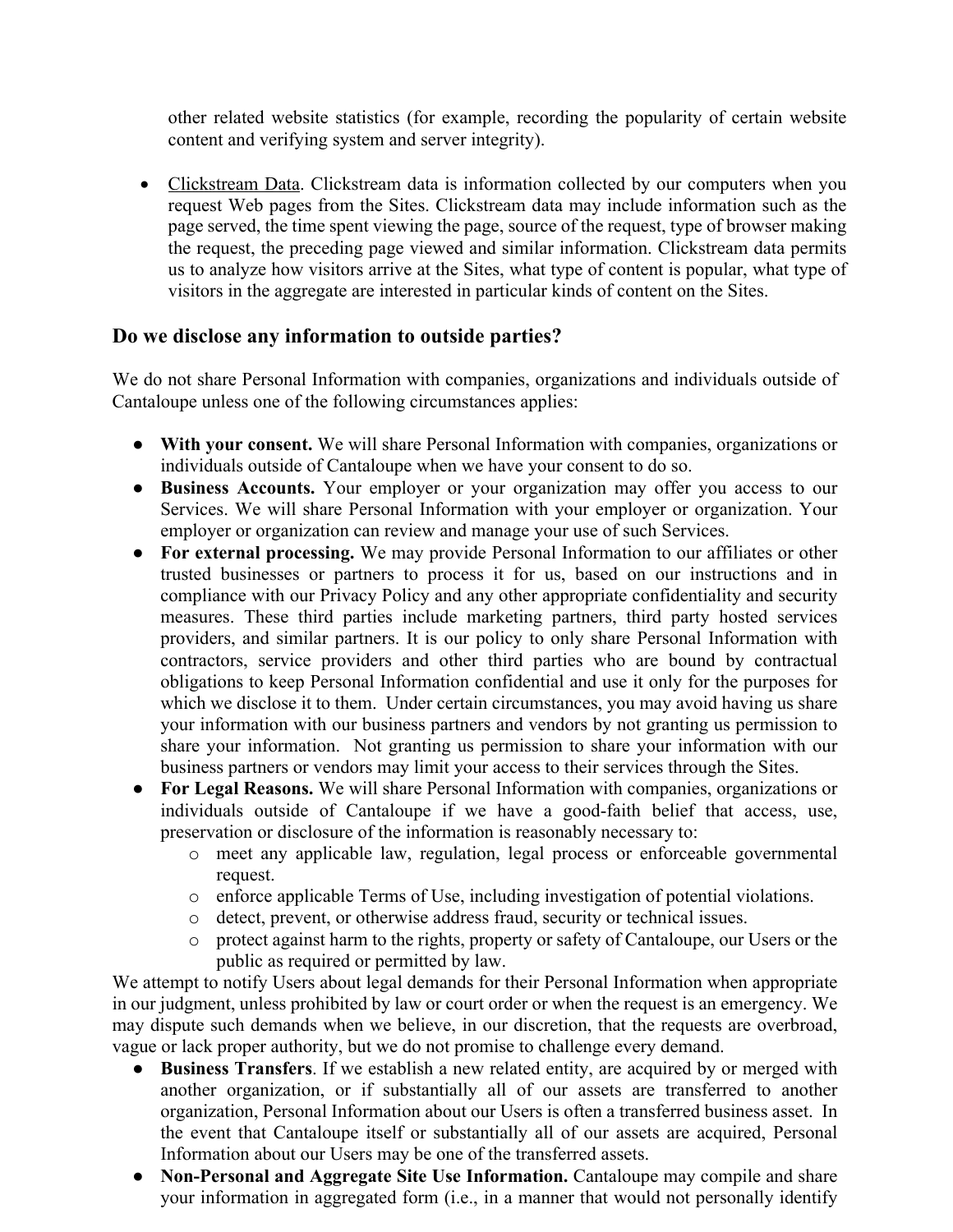you) or in de-identified form so that it cannot reasonably be used to identify an individual ("De-Identified Information"). We may disclose such de-identified information publicly and to third parties, or to Cantaloupe Partners under agreement with us.

In the preceding twelve (12) months, we have disclosed the following categories of Personal Information for one or more business purposes:

- Identifiers:
- California Customer Records Personal Information categories;
- Commercial information;
- Internet or other network activity information:
- Inferences drawn from other Personal Information.

We disclose your Personal Information for a business purpose to the following categories of third parties:

- Our affiliates;
- Third parties to whom you or your agents authorize us to disclose your Personal Information in connection with the Services we provide to you.
- Service providers and other third parties we use to support our business, including without limitation those performing core services (such as credit card processing, customer support services, customer relationship management, accounting, auditing, advertising and marketing, analytics, email and mailing services, data storage, and security) related to the operation of our business and/or the Services.
- Commercial providers;
- Enterprise accounts, such as your employer.

We may disclose your Personal Information for legal reasons. Specifically, we will share Personal Information with companies, organizations or individuals outside of Cantaloupe if we have a good-faith belief that access, use, preservation or disclosure of the information is reasonably necessary to:

- Fulfill any purpose for which you provide it;
- Meet any applicable law, regulation, legal process or enforceable governmental request;
- Enforce applicable Terms of Use, including investigation of potential violations;
- Detect, prevent, or otherwise address fraud, security or technical issues;
- Protect against harm to the rights, property, assets or safety of Cantaloupe, our customers or the public, content found on the Services, or to protect the Services from unauthorized use or misuse, as required or permitted by law;
- Facilitate a business transfer, such as to a buyer or other successor in the event of merger, acquisition, consolidation, divestiture, change in control, dissolution or other sale or transfer of some or all of Cantaloupe's assets, whether as a going concern or as part of bankruptcy, liquidation or similar proceeding, in which Personal Information held by Cantaloupe about its customers and users will be among the assets to be transferred, and any such successor may use your information for the same purposes set forth in the Privacy Policy.
- For any other purpose disclosed when you provide the information; and,
- When we obtain your consent to do so.

We attempt to notify you about legal demands for your Personal Information when appropriate in our judgment, unless prohibited by law or court order or when the request is an emergency. We may dispute such demands when we believe, in our discretion, that the requests are overbroad, vague or lack proper authority, but we do not promise to challenge every demand.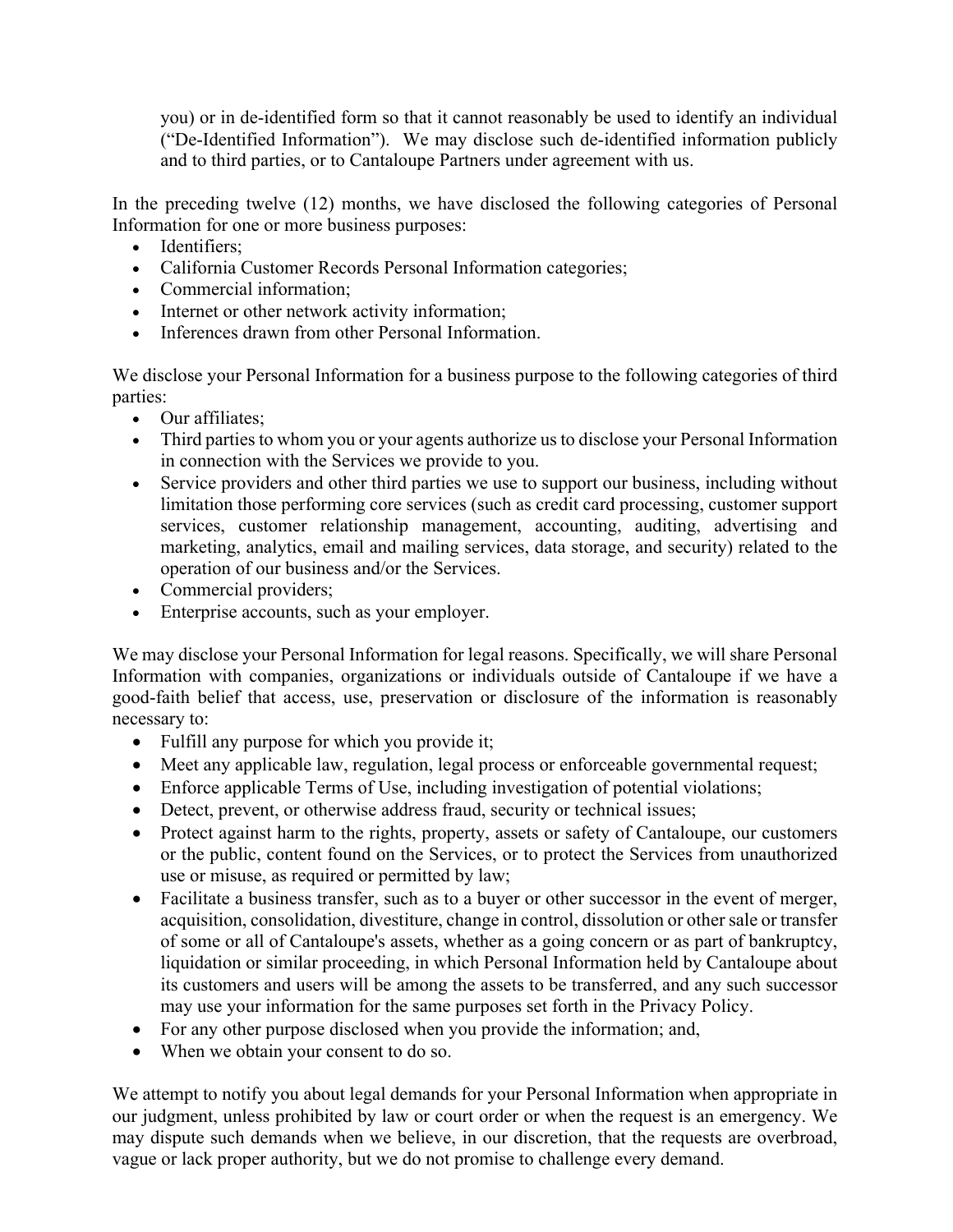# **What if you don't want to provide us with your Personal Information?**

Your provision of Personal Information is required in order to use certain parts of our services and our programs. If you fail to provide such Personal Information, you may not be able to access and use our Services and/or our programs, or parts of our Services and/or our programs.

## **Do we retain your Personal Information?**

We may retain your Personal Information for a period of time consistent with the original purpose for collection. For example, we keep your Personal Information for no longer than reasonably necessary for your use of our programs and Services and for a reasonable period of time afterward. We also may retain your Personal Information during the period of time needed for us to pursue our legitimate business interests, conduct audits, comply with our legal obligations, resolve disputes and enforce our agreements.

We retain your Personal Information even after your business relationship with us ends if reasonably necessary to comply with our legal obligations (including law enforcement requests), meet regulatory requirements, resolve disputes, maintain security, prevent fraud and abuse, enforce our Terms of Use, or fulfill your request to "unsubscribe" from further messages from us.

## **What are your privacy rights and choices?**

You may have certain rights relating to your Personal Information, subject to local data protection law. Whenever you use our Services, we aim to provide you with choices about how we use your Personal Information. We also aim to provide you with access to your Personal Information. If that information is wrong, we strive to give you ways to update it quickly or to delete it – unless we have to keep that information for legitimate business or legal purposes. Subject to applicable law, you may obtain a copy of Personal information we maintain about you or you may update or correct inaccuracies in that information by contacting us. To help protect your privacy and maintain security, we will take steps to verify your identity before granting you access to the information. In addition, if you believe that Personal Information we maintain about you is inaccurate, subject to applicable law, you may have the right to request that we correct or amend the information by contacting us as indicated in the How to Contact Us section below.

● Privacy Rights Specific to Californians

Under the California Consumer Privacy Act, California residents have specific rights regarding their Personal Information. This section describes Californians' rights and explains how California residents can exercise those rights.

Below we further outline specific rights which California residents may have under the California Consumer Privacy Act.

- Right to Access Your Personal Information. You have the right to request that we disclose certain information to you about our collection, use and disclosure of your Personal Information over the past twelve (12) months. Any disclosures we provide will only cover the 12-month period preceding the receipt of your request. The response we provide will also explain the reasons we cannot comply with a request, if applicable.
- Right to Data Portability. You have the right to a "portable" copy of your Personal Information that you have submitted to us. Generally, this means you have a right to request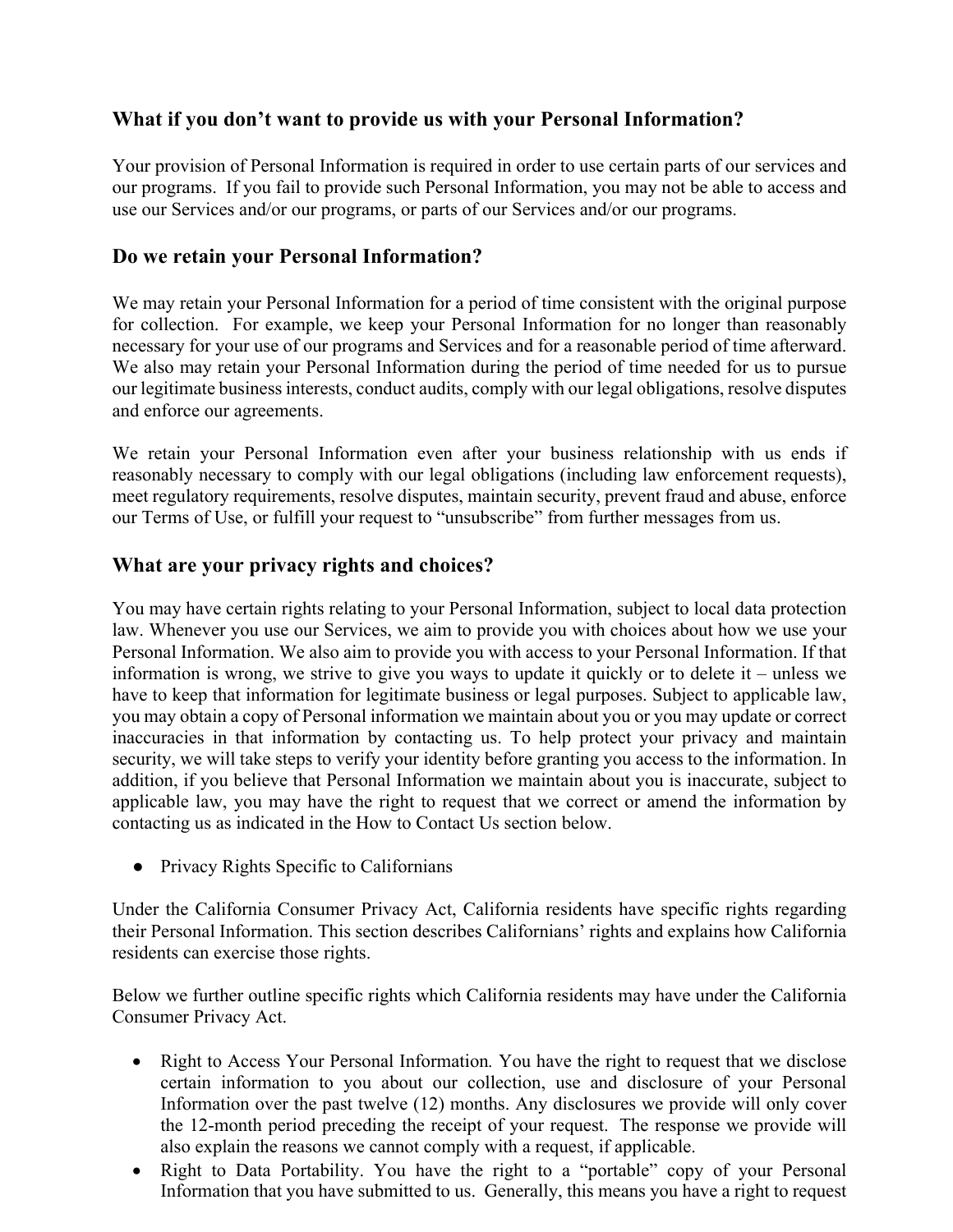that we move, copy or transmit your Personal Information stored on our servers or information technology environment to another service provider's servers or information technology environment.

- Right to Delete Your Data. You have the right to request that we delete any of your Personal Information that we collected from you and retained, subject to certain exceptions. Once we receive and confirm your verifiable consumer request, we will delete (and direct our service providers to delete) your Personal Information from our records, unless an exception applies.
- Right to Non-Discrimination for the Exercise of Your Privacy Rights. You have the right not to receive discriminatory treatment by us for exercising your privacy rights conferred by the California Consumer Privacy Act.

## o Exercising Your Rights

If you are a California resident who chooses to exercise your rights, you can:

- 1. Submit a request via email to  $\frac{\text{privacy}(a)}{\text{cantaloupe.com}}$ , or
- 2. Call 1-833-444-8728 to submit your request.

You may also designate an agent to exercise your privacy rights on your behalf. In order to designate an authorized agent to make a request on your behalf, you must provide a valid power of attorney, the requester's valid government-issued identification, and the authorized agent's valid government issued identification.

o Our Response to Your Request

Upon receiving your request, we will confirm receipt of your request by sending you an email. To help protect your privacy and maintain security, we may take steps to verify your identity before granting you access to the information. In some instances, such as a request to delete Personal Information, we may first separately confirm that you would like for us to in fact delete your Personal Information before acting on your request.

We will respond to your request within forty-five (45) days. If we require more time, we will inform you of the reason and extension period in writing. If you have an account with us, we will deliver our written response to that account. If you do not have an account with us, we will deliver our written response by mail or electronically, at your option.

In some cases, our ability to uphold these rights for you may depend upon our obligations to process your information for security, safety, fraud prevention reasons, compliance with regulatory, contractual or legal requirements, listed below, or because processing is necessary to deliver the services you or one of our business customers have requested. Where this is the case, we will inform you of specific details in response to your request.

We may deny your deletion request if retaining the information is necessary for us or our service providers to:

- 1. Complete the transaction for which we collected the Personal Information, provide a good or service that you requested, take actions reasonably anticipated within the context of our ongoing business relationship with you, or otherwise perform our contract with you;
- 2. Detect security incidents, protect against malicious, deceptive, fraudulent, or illegal activity, or prosecute those responsible for such activities;
- 3. Debug products to identify and repair errors that impair existing intended functionality;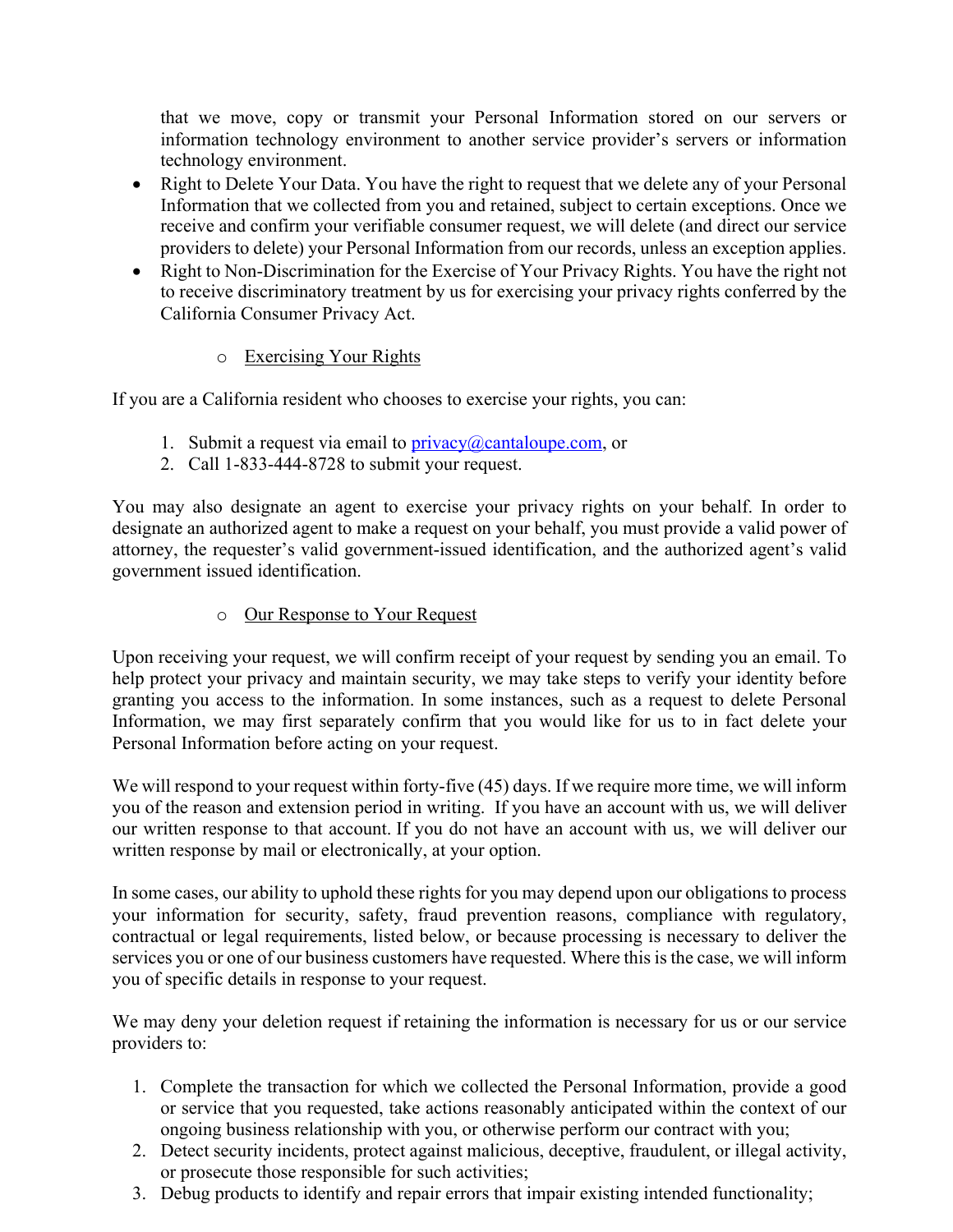- 4. Exercise free speech, ensure the right of another consumer to exercise their free speech rights, or exercise another right provided for by law;
- 5. Comply with the California Electronic Communications Privacy Act (Cal. Penal Code § 1546 *seq.*);
- 6. Engage in public or peer-reviewed scientific, historical, or statistical research in the public interest that adheres to all other applicable ethics and privacy laws, when the information's deletion may likely render impossible or seriously impair the research's achievement, if you previously provided informed consent;
- 7. Enable solely internal uses that are reasonably aligned with consumer expectations based on your relationship with us;
- 8. Comply with a legal obligation; or
- 9. Make other internal and lawful uses of that information that are compatible with the context in which you provided it.

## **What is our email policy?**

By providing an email address on the Cantaloupe Sites or Services, you agree that we may contact you in the event of a change in this Privacy Policy, to provide you with any Service related notices, or to provide you with information about our events, invitations, or related educational information.

For purposes of this Privacy Policy, "opt-in" is generally defined as any affirmative action by a User to submit or receive information, as the case may be.

We currently provide the following opt-out opportunities:

- 1. At any time, you can follow a link provided in offers, newsletters or other email messages (except for e-commerce confirmation or service notice emails) received from us or a Cantaloupe Partner to unsubscribe from the service.
- 2. At any time, you can contact us through privacy@cantaloupe.com or the address or telephone number provided below to unsubscribe from the service and opt-out of our right per your consent under the terms of this Privacy Policy to share your Personal Information.
- 3. At any time, you can reply "STOP" to the message in order to opt-out of receiving SMS texts.

Notwithstanding anything else in this Privacy Policy, please note that we always reserve the right to contact you in the event of a change in this Privacy Policy, or to provide you with any service related notices.

## **Children's Online Privacy Protection Act Compliance**

The Site is not intended for use by children. We do not intentionally gather Personal Information about visitors who are under the age of 16. If a child has provided us with Personal Information, a parent or guardian of that child may contact us to have the information deleted from our records. If you believe that we might have any information from a child under age 16 in the applicable jurisdiction, please contact us at privacy@cantaloupe.com. If we learn that we have inadvertently collected the Personal Information of a child under 16, or equivalent minimum age depending on jurisdiction, we will take steps to delete the information as soon as possible.

#### **Changes to this Privacy Policy**

Our Privacy Policy may change from time to time. We will not reduce your rights under this Privacy